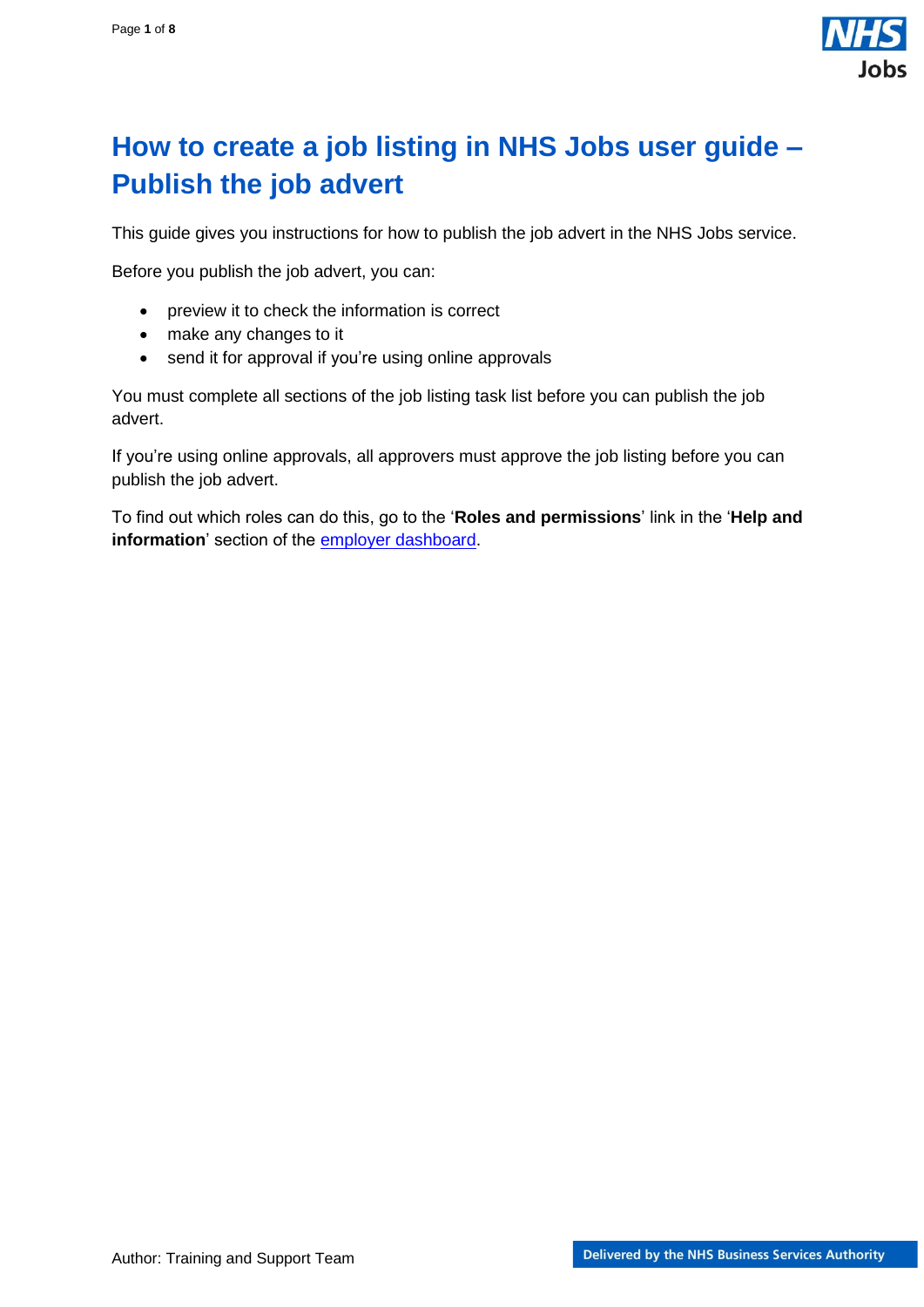# **Contents**

| How to create a job listing in NHS Jobs user guide – Publish the job advert |  |
|-----------------------------------------------------------------------------|--|
|                                                                             |  |
|                                                                             |  |
|                                                                             |  |
|                                                                             |  |
|                                                                             |  |
|                                                                             |  |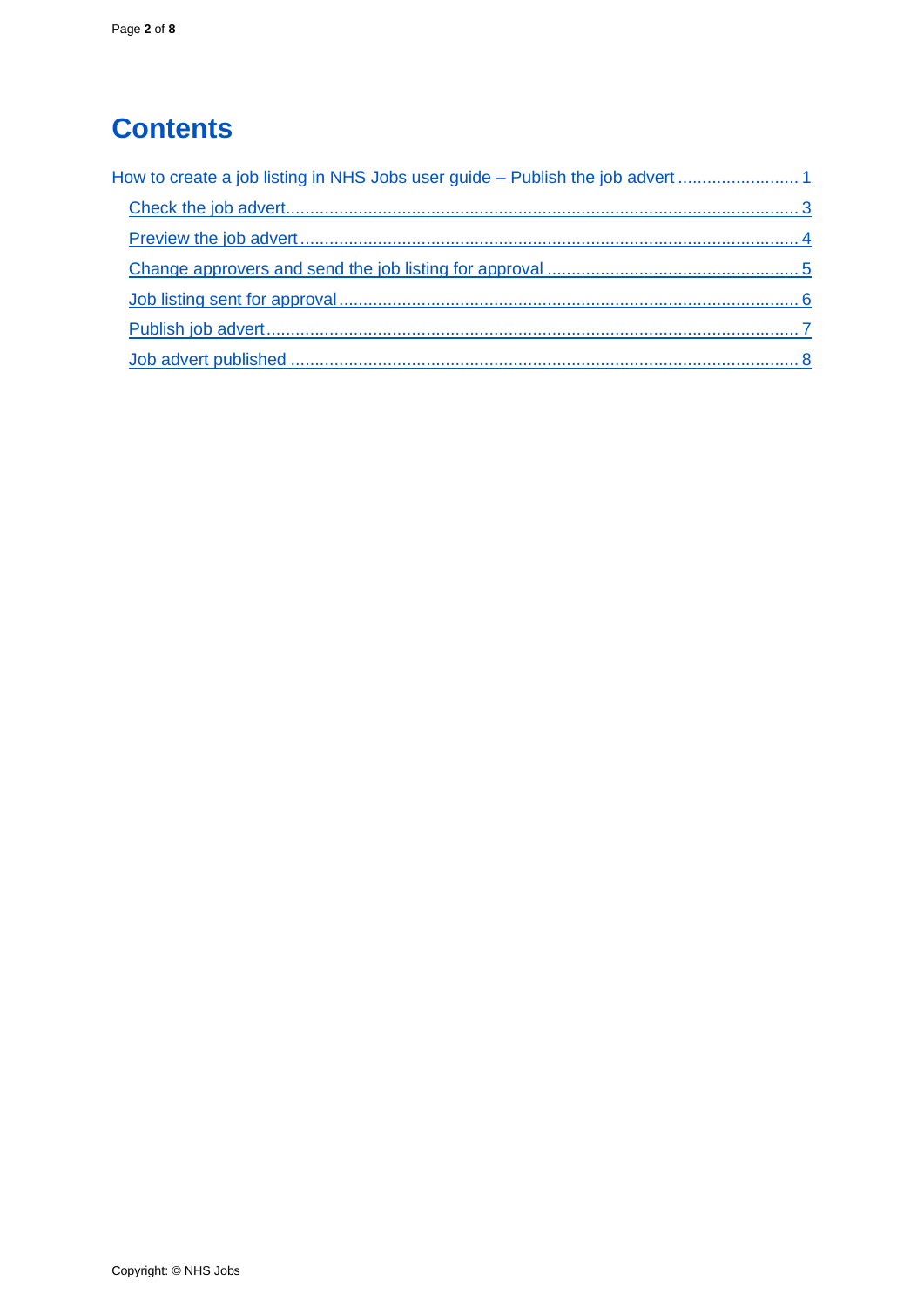## <span id="page-2-0"></span>**Check the job advert**

This page gives you instructions for how to check the job listing before publishing the job advert.

**Important:** The 'Send for approval' or 'Publish' button only appear once you've completed all sections of the job listing.

The different statuses are:

- **NOT STARTED** you haven't started the job listing section.
- **STARTED** you've started the job listing section but it's incomplete.
- **COMPLETED** you've completed the job listing section.
- **CANNOT START YET** you need to complete all sections before this is available.

To check the job listing before publishing the job advert, complete the following steps:

- **1.** Select a 'link' to make a change (optional).
- **2.** Select the '*Preview the job advert'* link. or
- **3.** Select the 'Save and come back later' link (optional).

| Jobs<br><b>NHS</b>                                                                                                | You're viewing NHS BSA Training       | Change |
|-------------------------------------------------------------------------------------------------------------------|---------------------------------------|--------|
|                                                                                                                   | Signed in as NHSBSA Training Sign Out |        |
| BETA Your feedback will help us to improve this service.                                                          |                                       |        |
|                                                                                                                   |                                       |        |
| <b>NHS BSA Training</b>                                                                                           |                                       |        |
| Training and Support Officer job listing                                                                          |                                       |        |
| <b>DRAFT</b><br>Reference no: T1111-22-1234                                                                       |                                       |        |
| <b>Job listing complete</b>                                                                                       |                                       |        |
| You have completed 12 of 12 sections.                                                                             |                                       |        |
| Add the job title                                                                                                 |                                       |        |
| Job title and reference number<br><b>COMPLETED</b>                                                                |                                       |        |
| Add the details of the job                                                                                        |                                       |        |
| About the job and pay<br><b>COMPLETED</b>                                                                         |                                       |        |
| Location<br><b>COMPLETED</b>                                                                                      |                                       |        |
| Contact details and closing date<br><b>COMPLETED</b>                                                              |                                       |        |
| Add the job overview, job description and person<br>specification                                                 |                                       |        |
| Job overview<br><b>COMPLETED</b>                                                                                  |                                       |        |
| Job description<br><b>COMPLETED</b>                                                                               |                                       |        |
| <b>COMPLETED</b><br>Person specification                                                                          |                                       |        |
| Supporting documents<br><b>COMPLETED</b>                                                                          |                                       |        |
|                                                                                                                   |                                       |        |
| Add pre-application and additional application questions                                                          |                                       |        |
| Pre-application questions<br><b>COMPLETED</b>                                                                     |                                       |        |
| <b>COMPLETED</b><br>Additional application questions                                                              |                                       |        |
| Add the recruitment team                                                                                          |                                       |        |
| <b>Recruitment team</b><br><b>COMPLETED</b>                                                                       |                                       |        |
| Add the Welsh (Cymraeg) translation for this advert                                                               |                                       |        |
| <b>Welsh translation</b><br><b>COMPLETED</b>                                                                      |                                       |        |
| Make sure the details are correct before publishing. You can also preview<br>the job advert (opens in a new tab). |                                       |        |
| <b>Publish now</b>                                                                                                |                                       |        |
| Save and come back later                                                                                          |                                       |        |
| Privacy policy Terms and conditions Accessibility Statement Cookies How to create and publish jobs                |                                       |        |

If you've selected the 'Save and come back later' link, you've reached the end of this user guide.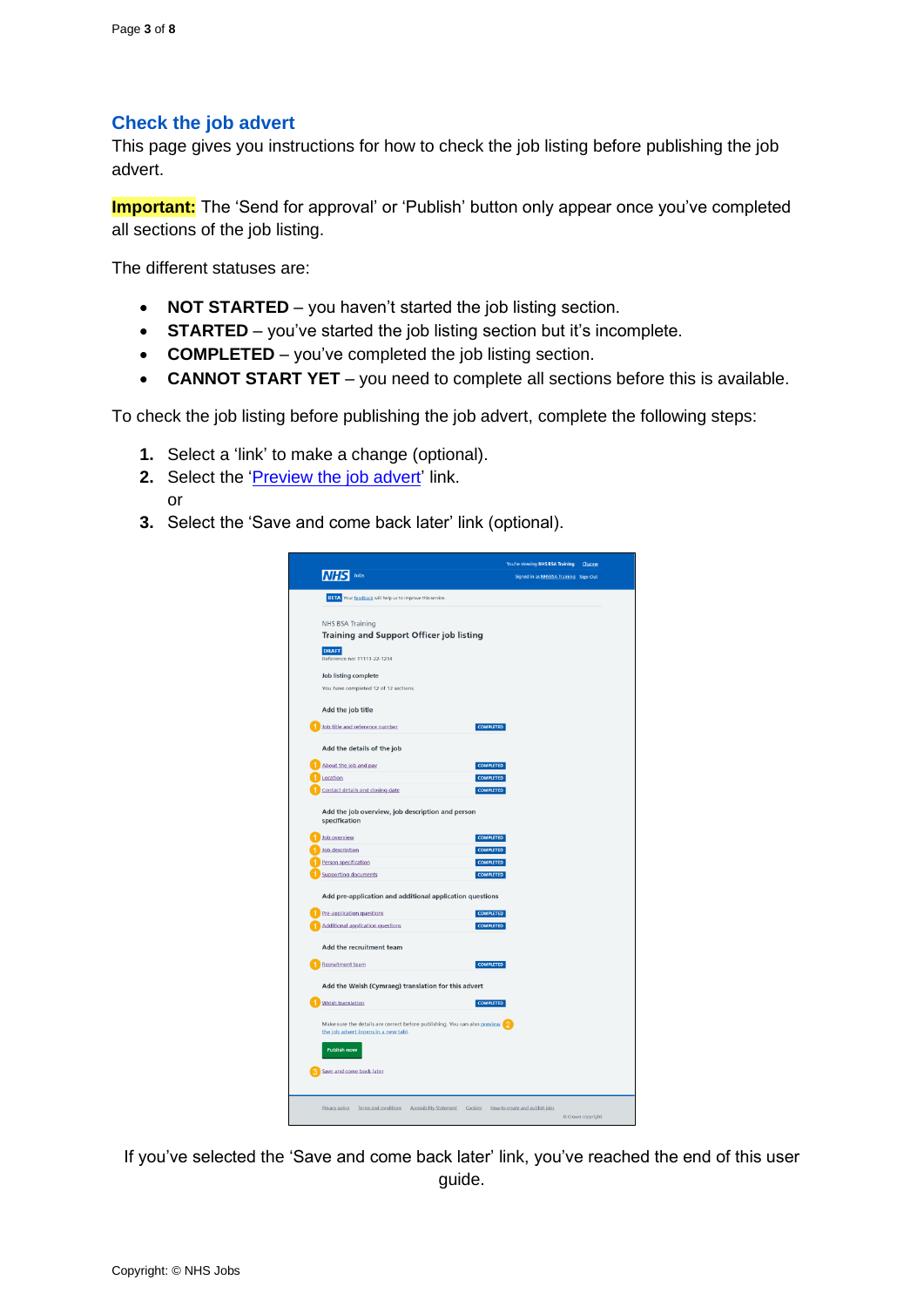#### <span id="page-3-0"></span>**Preview the job advert**

This page gives you instructions for how to preview the job advert.

**Important:** Make sure the details are correct before publishing the job advert.

To preview the job advert, complete the following step:

**1.** Select the 'Preview the job advert' link.



**Tip:** The 'preview the job advert' link is located at the bottom of the page and the job advert preview opens in a new tab.

If you're using online approvals, go to the ['Send for approval'](#page-4-0) page.

If you're not using online approvals, go to the ['Publish job](#page-6-0) listing' page.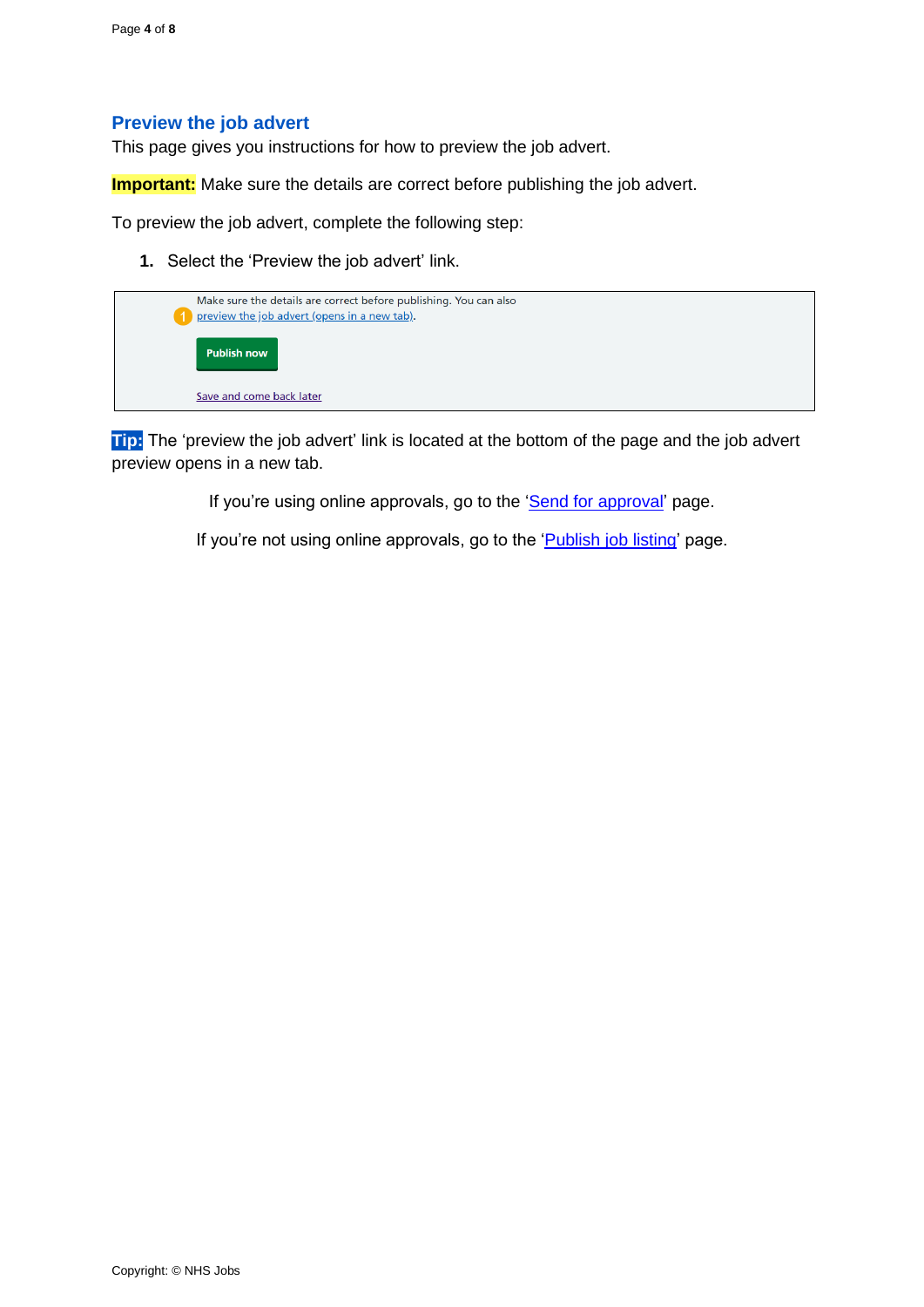### <span id="page-4-0"></span>**Change approvers and send the job listing for approval**

This page gives you instructions for how to change approvers and send the job listing for approval.

**Important:** You'll only see the 'Send for approval' button if you're using online approvals. You can change the approvers if they're incorrect. All approvers must approve the job listing before you can publish the job advert. If approved, the 'Publish now' button is shown.

To change approvers and send the job listing for approval, complete the following steps:

- **1.** Select the 'Recruitment team' link (optional).
- 2. Select the ['Send for approval'](#page-5-0) button.

| Add the recruitment team                                                                                                      |                                                                |  |  |  |  |  |
|-------------------------------------------------------------------------------------------------------------------------------|----------------------------------------------------------------|--|--|--|--|--|
| <b>Recruitment team</b>                                                                                                       | <b>COMPLETED</b>                                               |  |  |  |  |  |
| Add the Welsh (Cymraeg) translation for this advert                                                                           |                                                                |  |  |  |  |  |
| <b>Welsh translation</b>                                                                                                      | <b>COMPLETED</b>                                               |  |  |  |  |  |
| Make sure the details are correct before sending it for approval. You<br>can also preview the job advert (opens in a new tab) |                                                                |  |  |  |  |  |
| <b>Send for approval</b>                                                                                                      |                                                                |  |  |  |  |  |
| Save and come back later                                                                                                      |                                                                |  |  |  |  |  |
|                                                                                                                               |                                                                |  |  |  |  |  |
| Privacy policy<br><b>Terms and conditions</b><br><b>Accessibility Statement</b>                                               | Cookies<br>How to create and publish jobs<br>© Crown copyright |  |  |  |  |  |

**Tip:** The 'Send for approval' button is located at the bottom of the page.

To find out how to change the approvers, go to the '**How to create a job listing in NHS Jobs - Add the recruitment team**' user guide or video from the '**Create a job listing**' section of the ['Help and support for employers'](https://www.nhsbsa.nhs.uk/new-nhs-jobs-service/help-and-support-employers) webpage.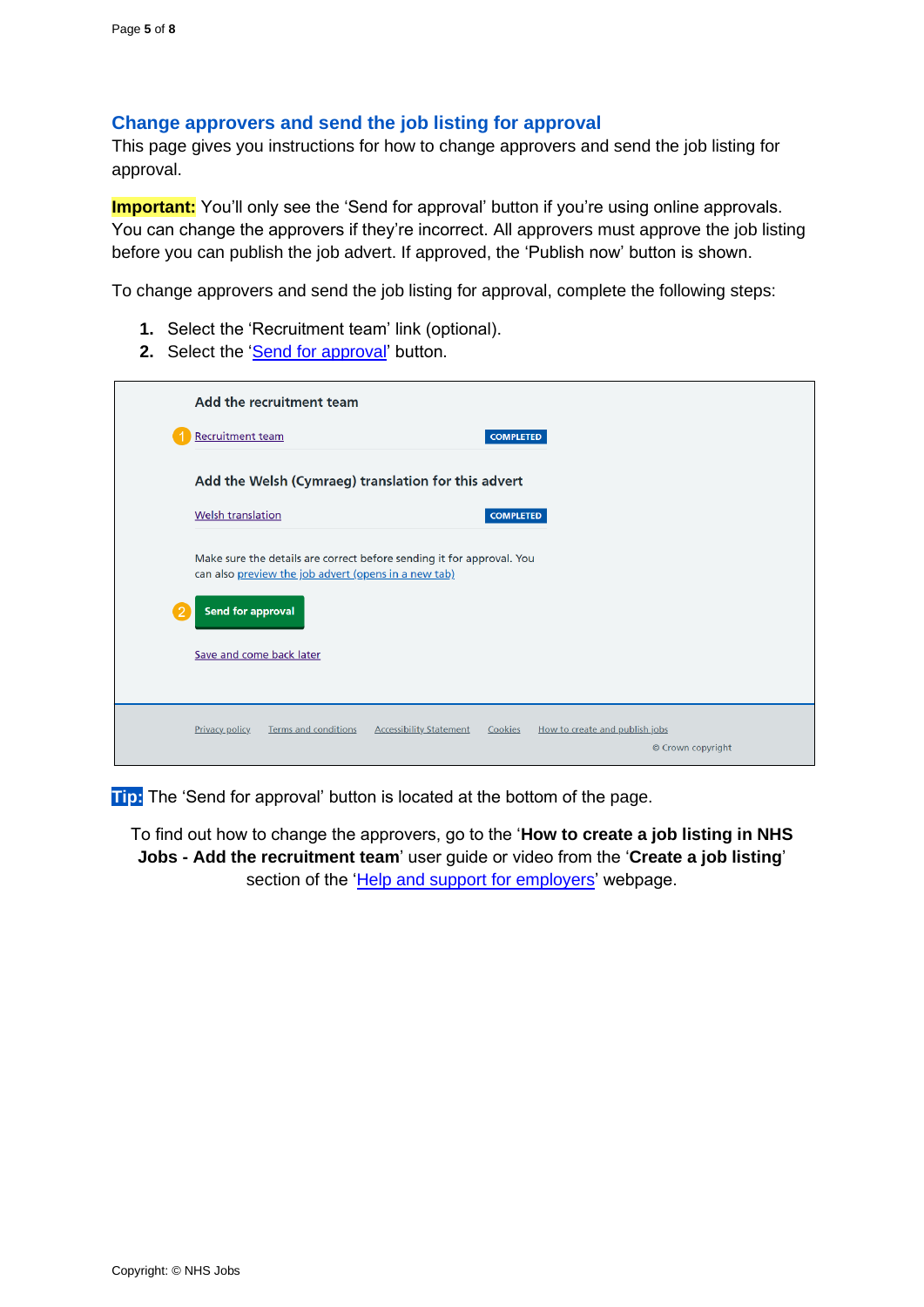#### <span id="page-5-0"></span>**Job listing sent for approval**

This page shows confirmation the job listing is sent for approval.

**Important:** An email is sent to your approvers, and you'll receive an email once they respond. Once all approvers have approved it, the job advert can be published.

To go back to your dashboard, complete the following step:

**1.** Select the 'Go back to your dashboard' button.



Once your job listing is approved, go to the ['Publish job](#page-6-0) listing' page.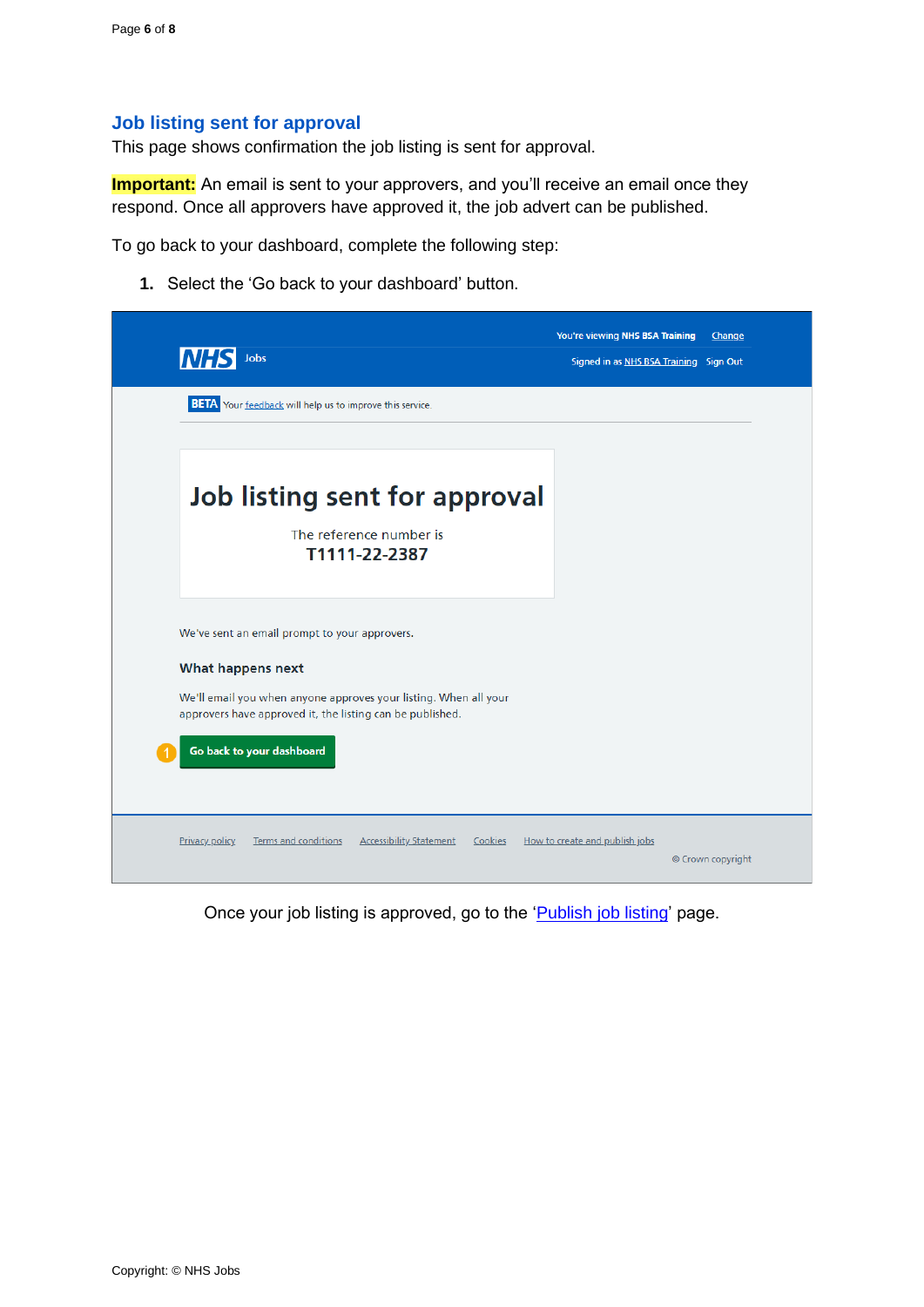### <span id="page-6-0"></span>**Publish job advert**

This page gives you instructions for how to publish the job advert.

**Important:** Once you've published the job advert, jobseekers can find it and apply.

To publish the job advert, complete the following step:

**1.** Select the '*Publish now*' button.

|                          | Make sure the details are correct before publishing. You can also<br>preview the job advert (opens in a new tab). |                      |                                |         |                                                     |  |  |
|--------------------------|-------------------------------------------------------------------------------------------------------------------|----------------------|--------------------------------|---------|-----------------------------------------------------|--|--|
| <b>Publish now</b>       |                                                                                                                   |                      |                                |         |                                                     |  |  |
| Save and come back later |                                                                                                                   |                      |                                |         |                                                     |  |  |
|                          |                                                                                                                   |                      |                                |         |                                                     |  |  |
|                          | Privacy policy                                                                                                    | Terms and conditions | <b>Accessibility Statement</b> | Cookies | How to create and publish jobs<br>© Crown copyright |  |  |

**Tip:** The 'Publish now' button is located at the bottom of the page.

If you need to make changes to the job listing, go to the '**How to change and republish a job listing in NHS Jobs'** user guide or video from the '**Change, delete, remove and reuse**  a job listing' section of the ['Help and support for employers'](https://www.nhsbsa.nhs.uk/new-nhs-jobs-service/help-and-support-employers) webpage.